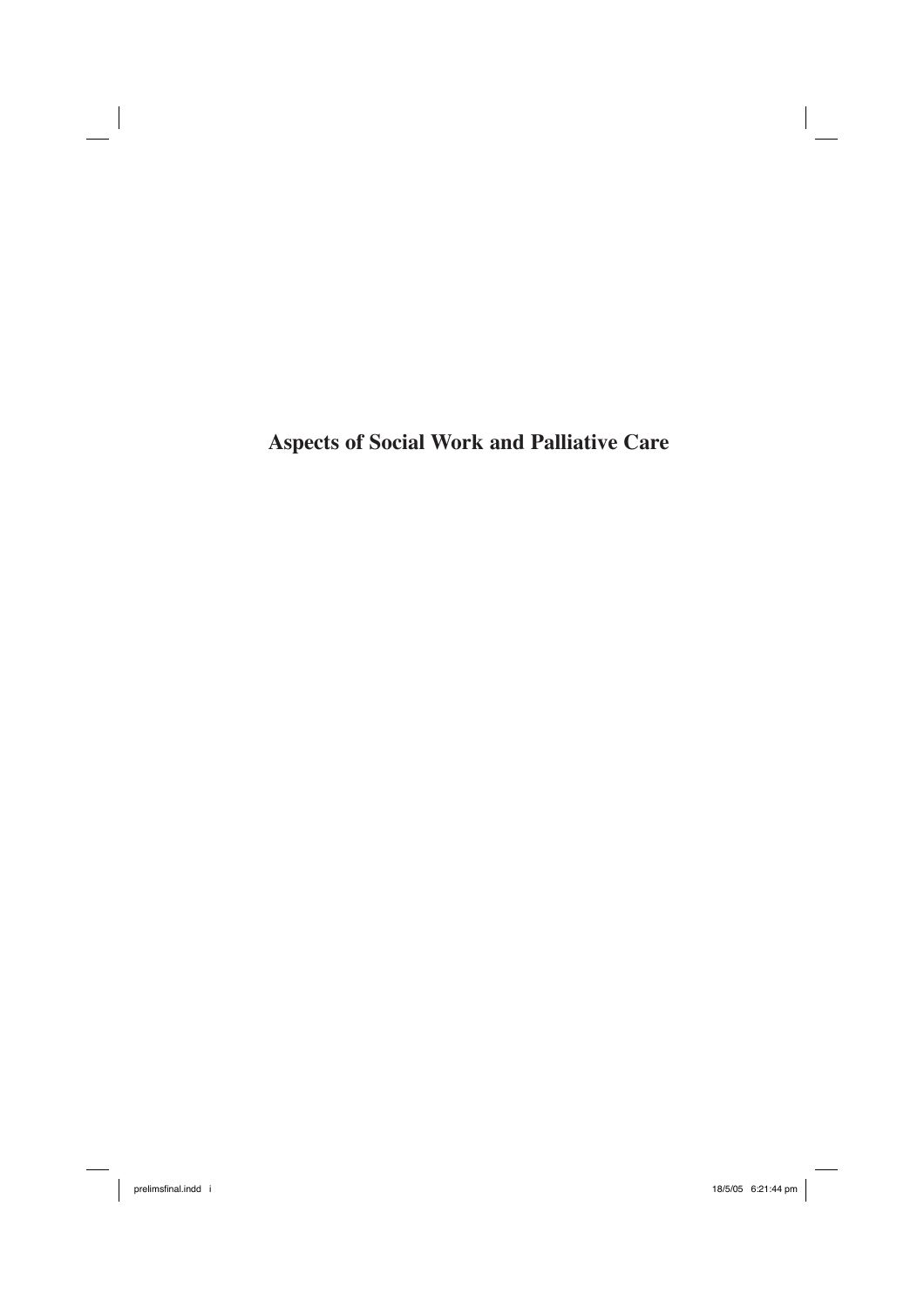# **Other titles available in the Palliative Care series:**

*Why is it so difficult to die?* by Brian Nyatanga

*Fundamental Aspects of Palliative Care Nursing* by Robert Becker and Richard Gamlin

*Palliative Care for the Child with Malignant Disease* edited by The West Midlands Paediatric Team

*Palliative Care for the Primary Care Team* by Eileen Palmer and John Howarth

*Palliative Care for People with Learning Disabilities* by Sue Read

*Hidden Aspects of Palliative Care* by Brian Nyatanga and Maxine Astley-Pepper

Series editor: Brian Nyatanga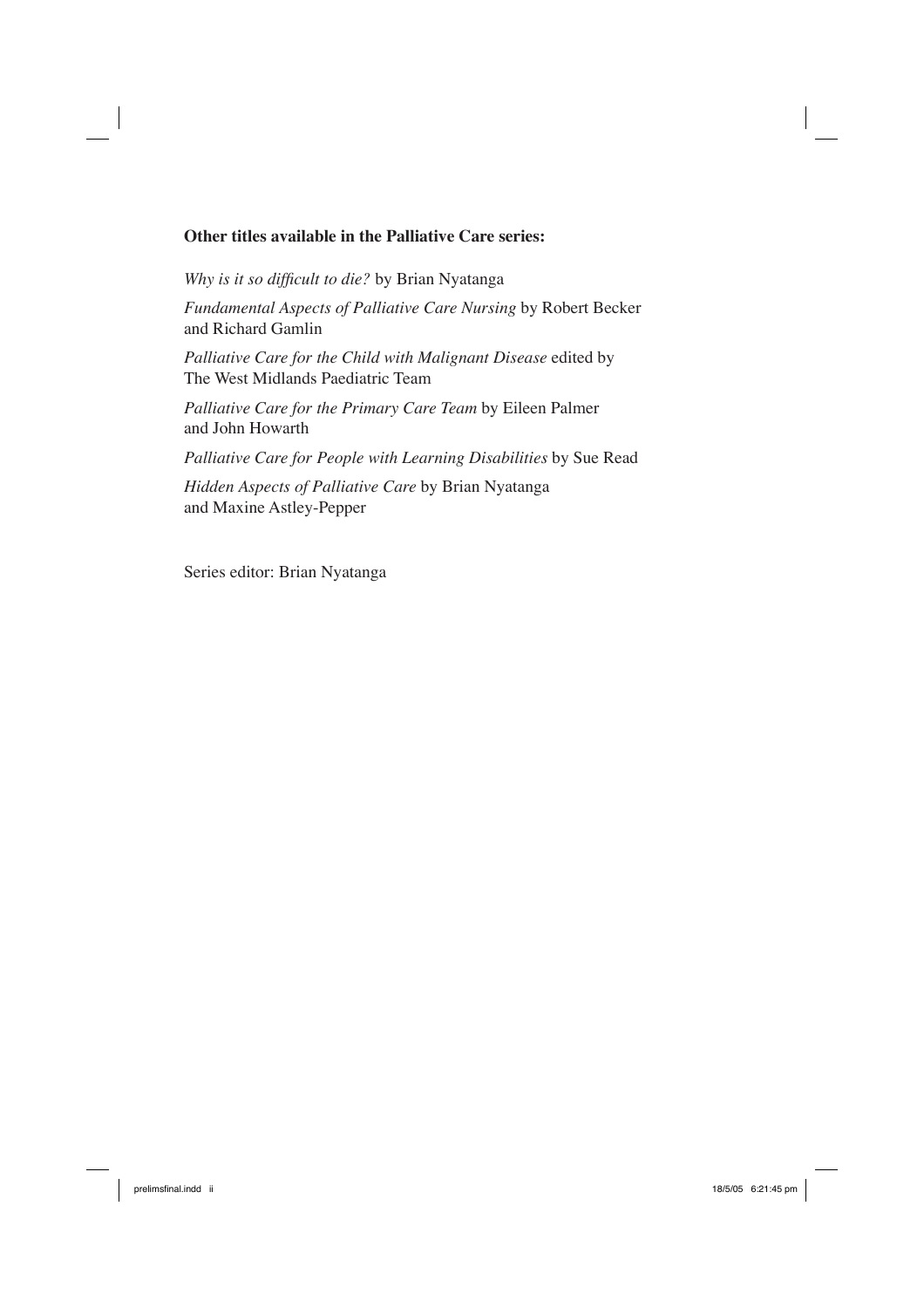# **Aspects of Social Work and Palliative Care**

**edited by**

**Jonathan Parker**



Quay Books MA Healthcare Limited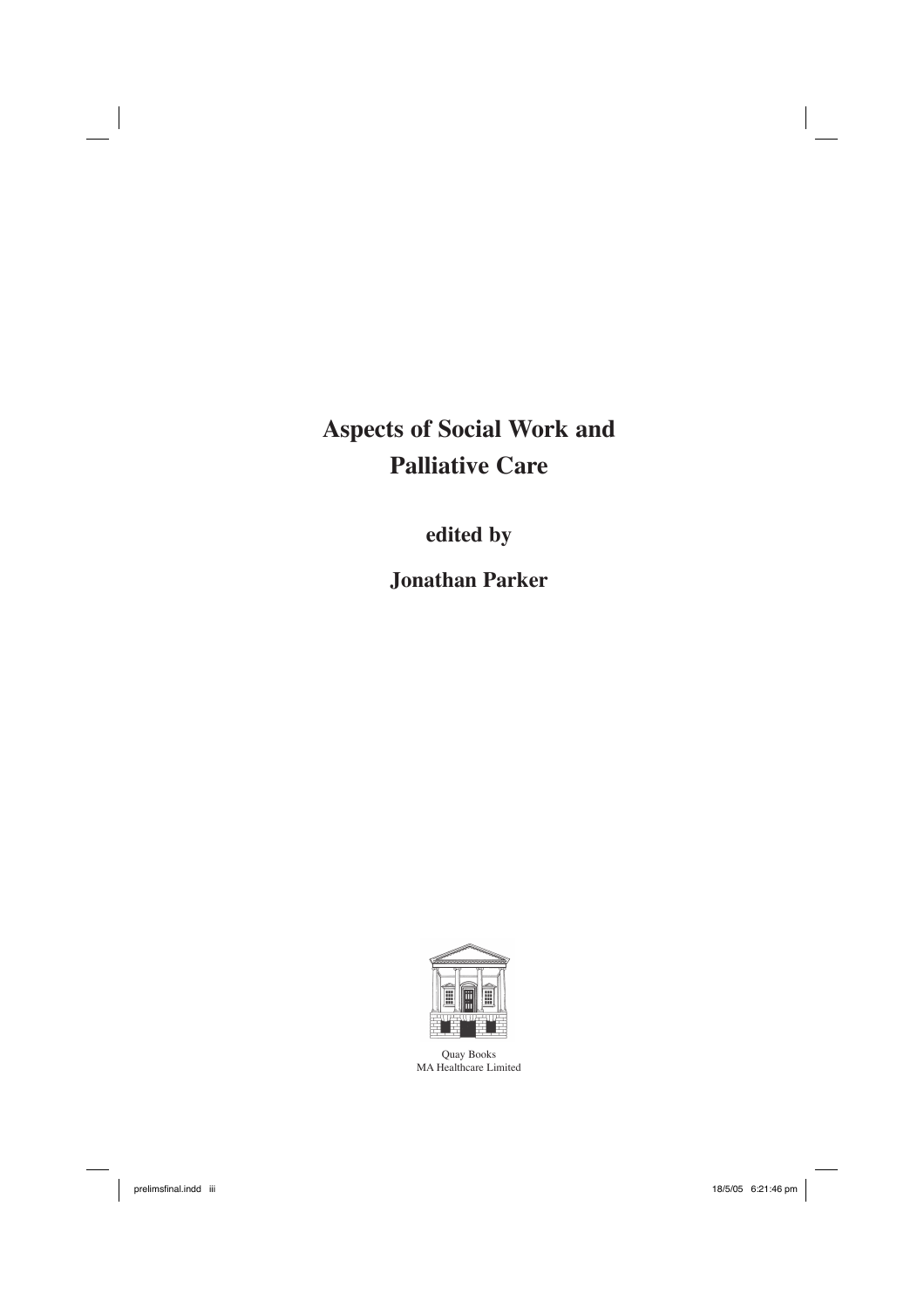Quay Books Division, MA Healthcare Limited, St Jude's Church, Dulwich Road, London SE24 0PB

British Library Cataloguing-in-Publication Data A catalogue record is available for this book

© MA Healthcare Limited 2005 ISBN 185642 266 6

All rights reserved. No part of this publication may be reproduced, stored in a retrieval system or transmitted in any form or by any means, electronic, mechanical, photocopying, recording or otherwise, without prior permission from the publishers

Printed in the UK by Cromwell Press, Trowbridge, Wiltshire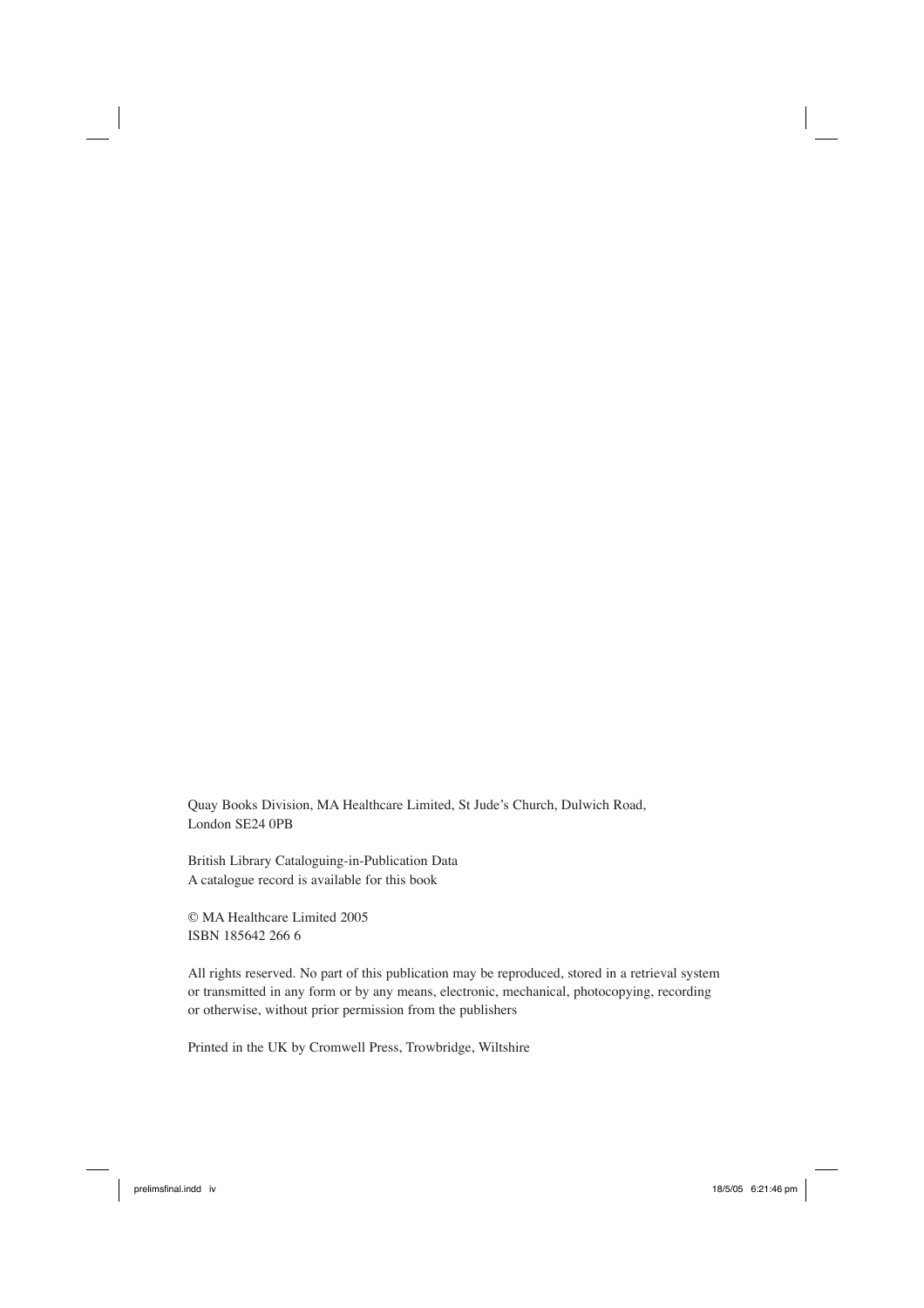# **Contents**

 $\overline{\phantom{a}}$ 

 $\blacksquare$ 

| Introduction |                                                                                                                                                                        | vii          |
|--------------|------------------------------------------------------------------------------------------------------------------------------------------------------------------------|--------------|
| $\mathbf{1}$ | Social work education for palliative care $-$ changes and challenges<br>Jonathan Parker                                                                                | $\mathbf{1}$ |
| 2            | What service users want from specialist palliative care social work -<br>findings from a participatory research project<br>Suzy Croft, Peter Beresford, Lesley Adshead | 20           |
| 3            | Culture and ethnicity $-$ its relevance for social work practice<br>in palliative care<br>Jane Thomson                                                                 | 38           |
| 4            | Working together $-$ a multidisciplinary concern<br>Judith Hodgson                                                                                                     | 51           |
| 5            | Social work and bereavement support $-$ a perspective<br>from palliative care<br><b>Barbara Parker</b>                                                                 | 67           |
| 6            | Interpersonal skills in palliative care social work<br>Nuala Cullen                                                                                                    | 89           |
| 7            | Dramatherapy in palliative care<br>Andy Bird                                                                                                                           | 104          |
| 8            | Spirituality and social work in palliative care<br>Stephen R Everard                                                                                                   | 116          |
| 9            | Social work and palliative care for people with dementia<br>Jonathan Parker                                                                                            | 131          |
| 10           | Specialist palliative care social work with people<br>who have learning disabilities<br>Linda McEnhill                                                                 | 145          |
| Index        |                                                                                                                                                                        | 165          |

*v*

 $\begin{array}{c} \hline \end{array}$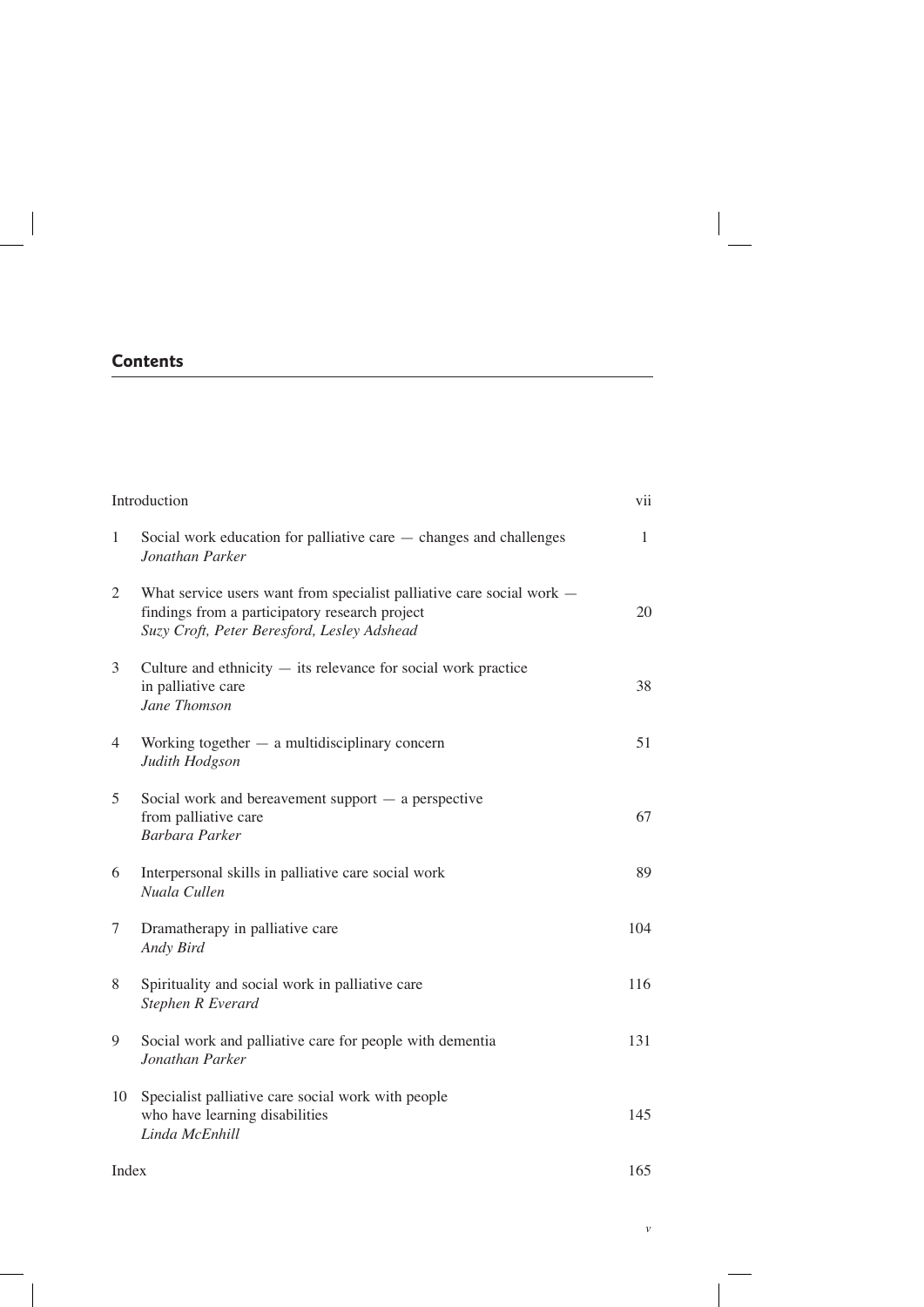# **Introduction**

The care of the sick, the vulnerable and the dying has been a central feature of our history. The provision of care in hospice settings goes back to Islam at the time of the Crusades. It is perhaps not surprising that the highest values of our world's religions find expression in caring for those at the end of life.

Social workers have a particular role to play in this work  $-$  a role that is possibly wider than that of other professionals involved. Although social work has a long and illustrious pedigree in hospice work, and attempts at carving out a particular theoretical base and approach have been made by emphasising its ʻpsychosocial' dimension, it is important not to over-emphasise this dimension or forget that social workers take into account the social needs of the individual in his or her specific life-context. Social work is not only ʻholistic' in considering the individual and looking at his or her ʻbiopsychosocial' and spiritual needs, but it also engages clients' families, friends and other significant people.

But social work's role is wider still. It is ʻsocio-educative', meaning that social workers in palliative care collaborate with other professionals, volunteers and a wider audience to raise awareness about death, dying and bereavement, and to work towards the reintegration of death and dying into our vision of society.

This book addresses central questions for all social workers, whatever their area of practice and primary service user group and its supporters. Loss, bereavement, grief and mourning are all at the heart of social work's involvement with people.

However, this book delves deeper and more precisely to examine an often neglected area — namely, social work in palliative care settings. Social workers have practised with people who are dying, those who experience potentially life-shortening illnesses, their families and caregivers, for many years. Their role has suffered from lack of attention, and from an over-emphasis on either the practical details of welfare or on the psychological aspects of death, dying and bereavement. How many times have palliative care social workers received requests for assistance filling in benefit forms or for advice concerning charitable awards? How many referrals have been received for ʻcounselling support', whatever this may mean in practice?

Both welfare support and counselling are important elements of palliative social care work, each emphasised to a lesser or greater degree, depending on setting and team ethos. But this is not the whole story of social work in palliative care. This book addresses some of the dimensions of palliative care and social work that have not gained the attention they deserve, and moves the role of social workers to centre-stage.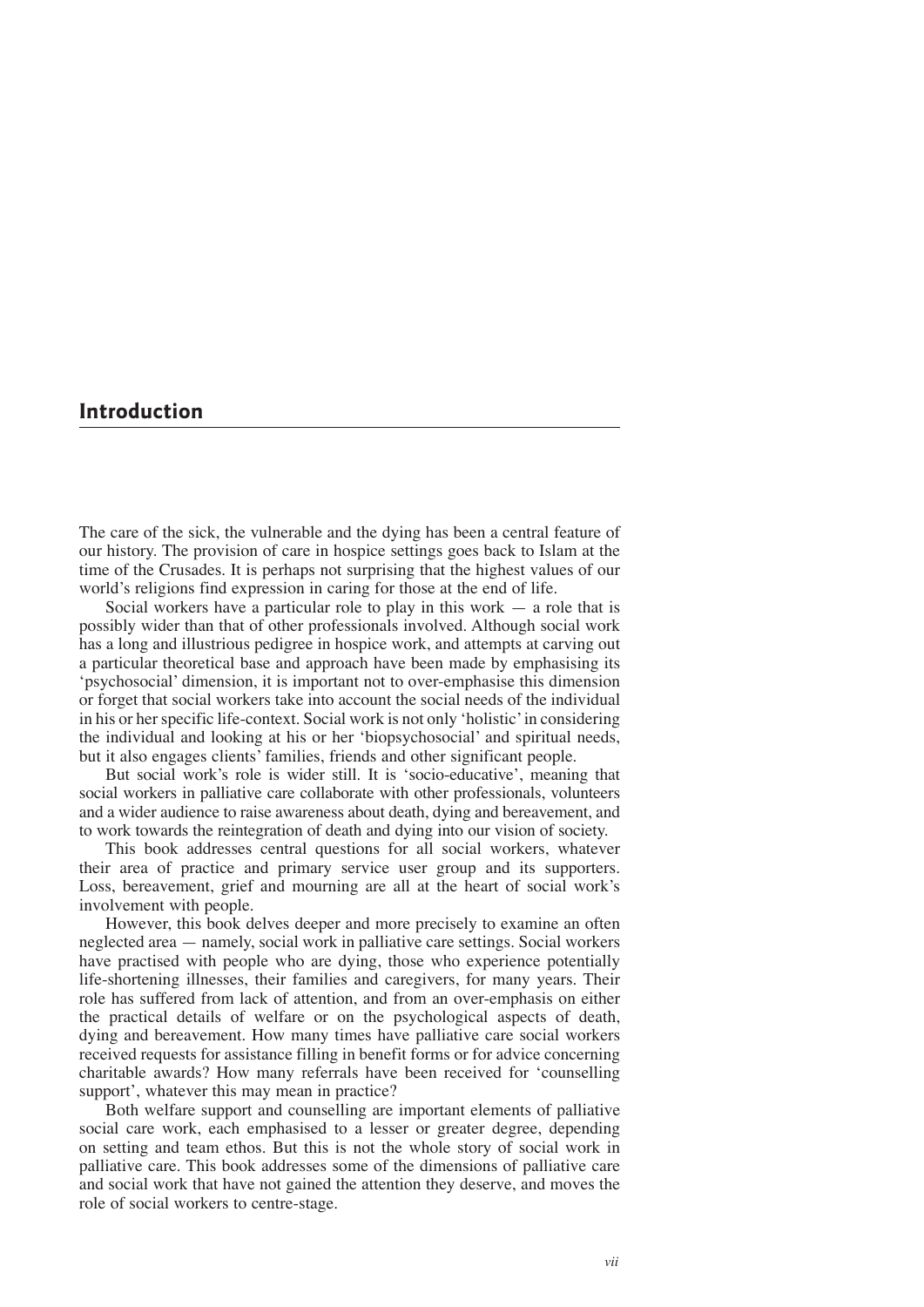#### *Aspects of Social Work and Palliative Care*

It is timely to publish this book as we consolidate social work's image at the beginning of the twenty-first century. Health and social care are high on the Government's agenda for modernising services, joined-up service delivery, and increasing accountability and effective practice. We see this in the production of National Service Frameworks that address health and social care needs in an intertwined way that demands the forging of new ways of working and of the organisation of different disciplines. We must not lose sight of the fact that social workers in palliative care settings have been working in interdisciplinary and multidisciplinary ways since the development of the hospice movement and, indeed, since the inception of hospital almoners in 1895. However, the current emphasis raises new issues: it confirms the importance of working together, but begs questions of management of services; control of delivery; the agendas underpinning such work and its evaluation; and the education needed to carry it out.

The education system for social workers is changing in all four countries within the UK. The standards set for education mean there is a clear opportunity to emphasise palliative care social work and to show just how important it is. Service delivery and its organisation are responding rapidly to the demands for integrated approaches, and service users' and carers' needs are represented and their voices increasingly heard.

This book will be useful for social work students embarking on their professional learning journey. It will provide an insight into palliative care issues and into working with profound loss, grief and mourning. It will also be useful for nursing and medical students and other professions allied to medicine, providing a helpful overview to social work. The book will help other professionals to develop their interprofessional literacy skills, as it will social workers. It is also intended for qualified social workers practising, and working with others, in palliative care settings, and will be of interest to those social workers who perhaps deal only tangentially with death and dying, but come across loss, bereavement and grief in their everyday practice.

It would not be possible to cover all aspects of palliative care social work in a single text. However, this book presents a wide range of central issues in palliative care social work practice and brings together a number of authors with expertise in their particular fields. The authors are social workers from both academic and practice backgrounds, but what unites them all is their passionate commitment to best practice and the highest quality of care in palliative social work settings.

> Jonathan Parker May 2005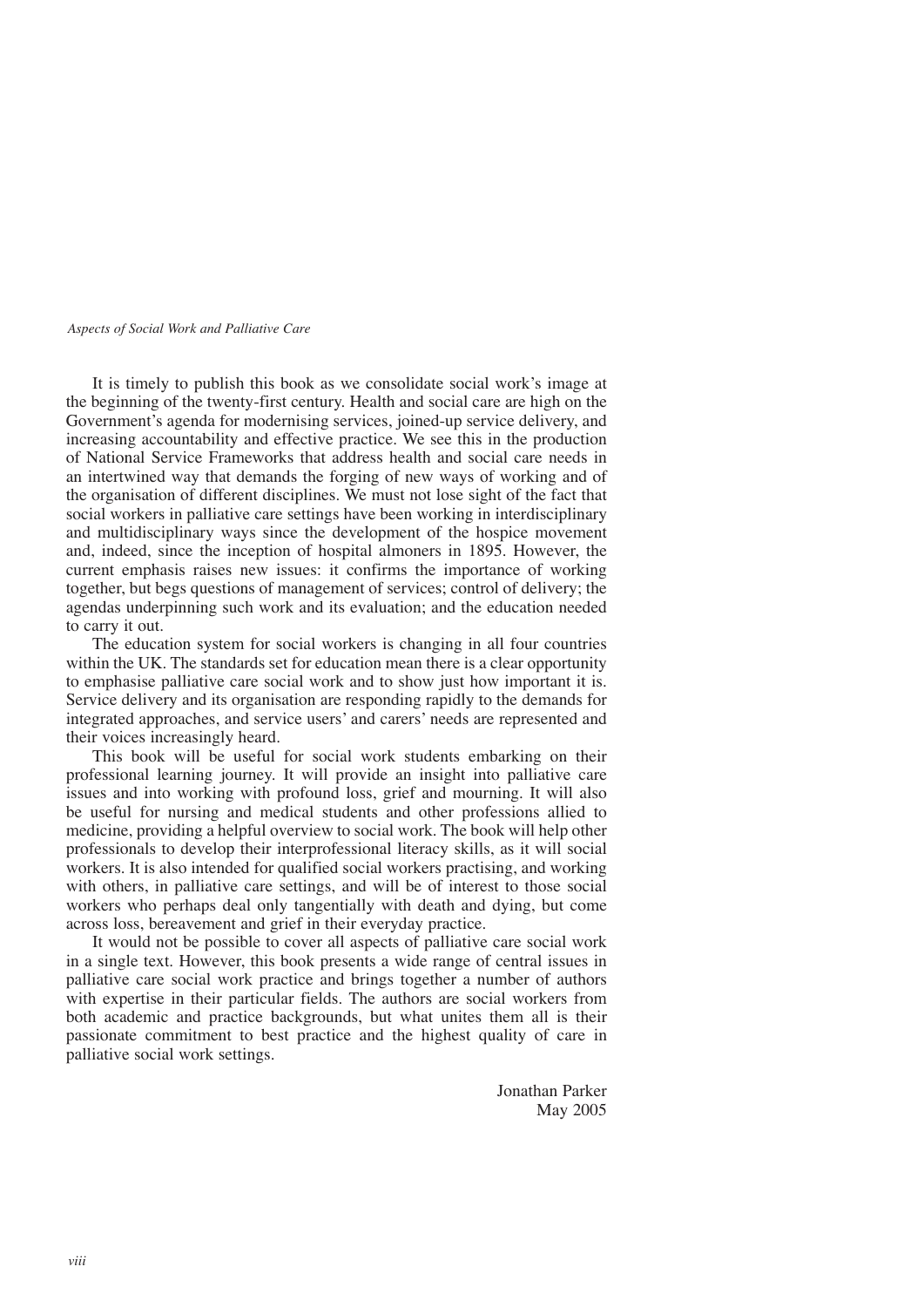# **Chapter 1**

# **Social work education for palliative care changes and challenges**

*Jonathan Parker*

# **Introduction**

Social work has a long and varied history. It emerged in Western cultures from the development of urbanisation, industrialism and a search for moral and religious approaches to social problems in a developing secular society, alongside deep-rooted and committed emphases on social justice and political change. In a sense, therefore, it has always focused on those who are displaced; who have experienced loss and need the support of others to (re)join and contribute to the functioning of society. At present, in the UK, dying, death and displays of loss and grief are often shunned, and social work's aim to work alongside those experiencing such phenomena emphasises the connections between palliative care and social work by enfranchising people who have been marginalised by their experiences.

This chapter will briefly chart the development of social work education, placing specific emphasis on learning for working with loss, bereavement and palliative care. As well as examining the generic ways social work programmes might address issues of loss, grief, death and dying, the chapter will focus on specialist programmes that have developed to promote palliative care social work at pre-qualifying and post-qualifying levels. Of course, social work education is concerned with learning in and for practice, as well as with practice in the classroom, and this dual or integrated approach to education will be covered. Social work education is an evolving process and recent changes to qualifying education, and the opportunities this may bring for the inclusion of hospice and palliative care, will be explored.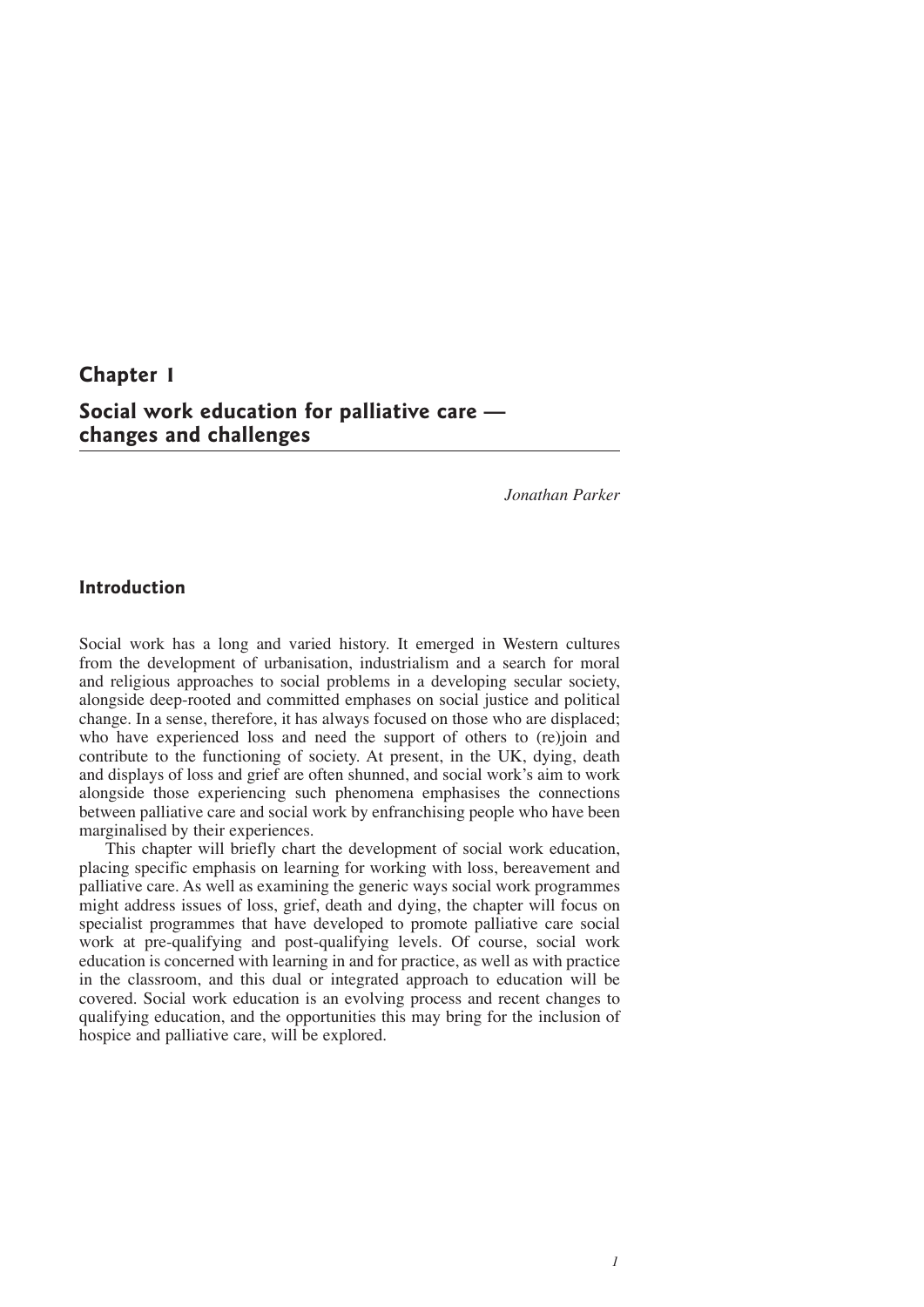# **The development of social work and social work education**

# **Origins**

The development of social work practice within the personal social services in the UK is interlinked with corresponding changes and developments in social policy. It is also associated with developments in education and training.

It is possible to trace the development of social welfare in the UK back into history (Horner, 2003). For instance, the Elizabethan Poor Laws of 1598 and 1601 provided relief for the needy of local parishes, laying the foundation for subsequent social security and welfare measures. Also, the eighteenth- and nineteenth-century legislation relating to the care and treatment of people with mental health problems imposed a duty of care and/or control or regulation on local authorities that is echoed in contemporary mental health legislation.

Most commentators, however, chart the development of social work practice in its modern form from one of two points. Douglas and Philpot (1997: 7) suggest that social work:

*emerged fitfully, from the tide of nineteenth century philanthropy and largely as a voluntary activity, often undertaken by women. Social work is a product of industrialised, urban societies, dealing with the personal consequences of social dislocation.*

Adams (1996) and Sullivan (1996) consider contemporary social work from a more familiar vantage point: the creation and development of the Welfare State in 1948. At whichever point we locate the beginnings of modern social work, it is important to remember, as Pinker (1997) emphasises, that it was the last thirty years of the twentieth century that saw the radical restructuring of the organisation and functioning of statutory and non-statutory social work agencies and professional social work education.

It is important to understand some of the key themes that have underpinned the development of social work. These themes have implications for our understanding of it; the concept of loss, in particular, is central to social work and latterly, by association, to the development of qualifying education. In the nineteenth century, social work was concerned with the relief of poverty and destitution and with the ʻrescue' of prostitutes. ʻLoss' equated with Christian ideas of being ʻlost from God', and social welfare concerned the moral salvation of people brought back into society.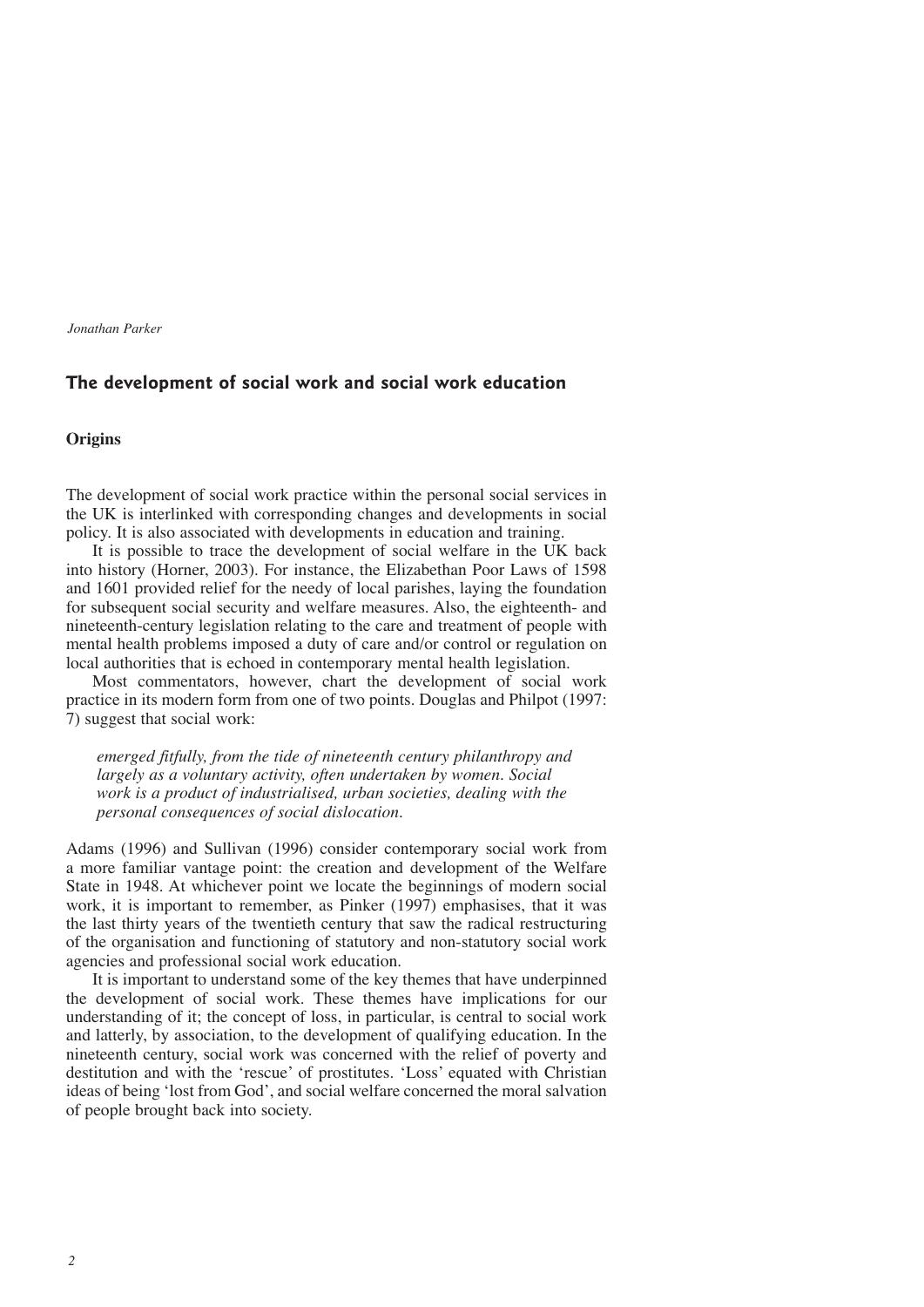#### **The Victorian era**

The roots of this type of social welfare lie in Victorian philanthropy and successive Poor Law legislation. The Poor Law Amendment Act (1834) categorised people as ʻdeserving' and ʻundeserving' poor, which, whatever the distaste evoked by such a distinction, has characterised a recurrent theme throughout the short history of social work. With respect to palliative care and bereavement issues, this dualism reflects those losses that are legitimised and those that are not, and the ways in which people express the felt impact of those losses. For example, in contemporary society, it is likely to be commonly accepted that a person bereaved of their father has a right to grieve openly and might be classed as ʻdeserving', whereas the death of a distant cousin may not afford such sympathy. The educational issues here are clear: to understand how psychology and culture affect grieving and how attitudes are constructed within society. An approach that seeks to understand meanings and their impact now underpins the values of social work and education, although this has trend has developed over a long period.

To a large extent, the growth of hospice social work is intertwined with medical social work. The development of hospital almoners, arising from the Charitable Organisation Society's (COS) secondment of Miss M Stewart to London's Royal Free Hospital in 1894, was to secure care and assistance for people in need of treatment. But it was the fact that she could detect those who were in a position to pay, but tried to avoid doing so, that captured the imagination of the hospital collecting societies and led to the employment of enquiry agents to prevent fraud. However, developments at the Royal Free led to practical casework training for almoners, under the auspices of the COS, until, in 1907, it was taken over by an independent body, the Hospital Almoners' Council. The emphasis was placed on ability to manage in a practical sense — not on the emotional impact or meaning of loss of health or ability, or loss of loved ones. This focus on practical assistance has characterised hospice social work (Small, 2001) and assessment of practical needs and securing charitable support have formed part of the education for hospice social work from its earliest days.

During the Victorian era, methods and practices developed, including the keeping of systematic records by the Charitable Organisation Society, Ellen Raynard's Bible and Female Mission and the Toynbee Hall Settlement Movement. The facts that were gathered about people were used to make plans and provide help according to perceived needs. This individual approach represented the beginnings of social casework, which, again, has permeated social work's development, reaching its zenith in psychoanalytic approaches (especially in psychiatric social work in the earlier half of the twentieth century) and remaining part of qualifying social work programmes in one guise or another. Indeed, the Department of Health (DoH) (2002) requirements for qualifying social work education stipulate learning about assessment, planning, intervention and review.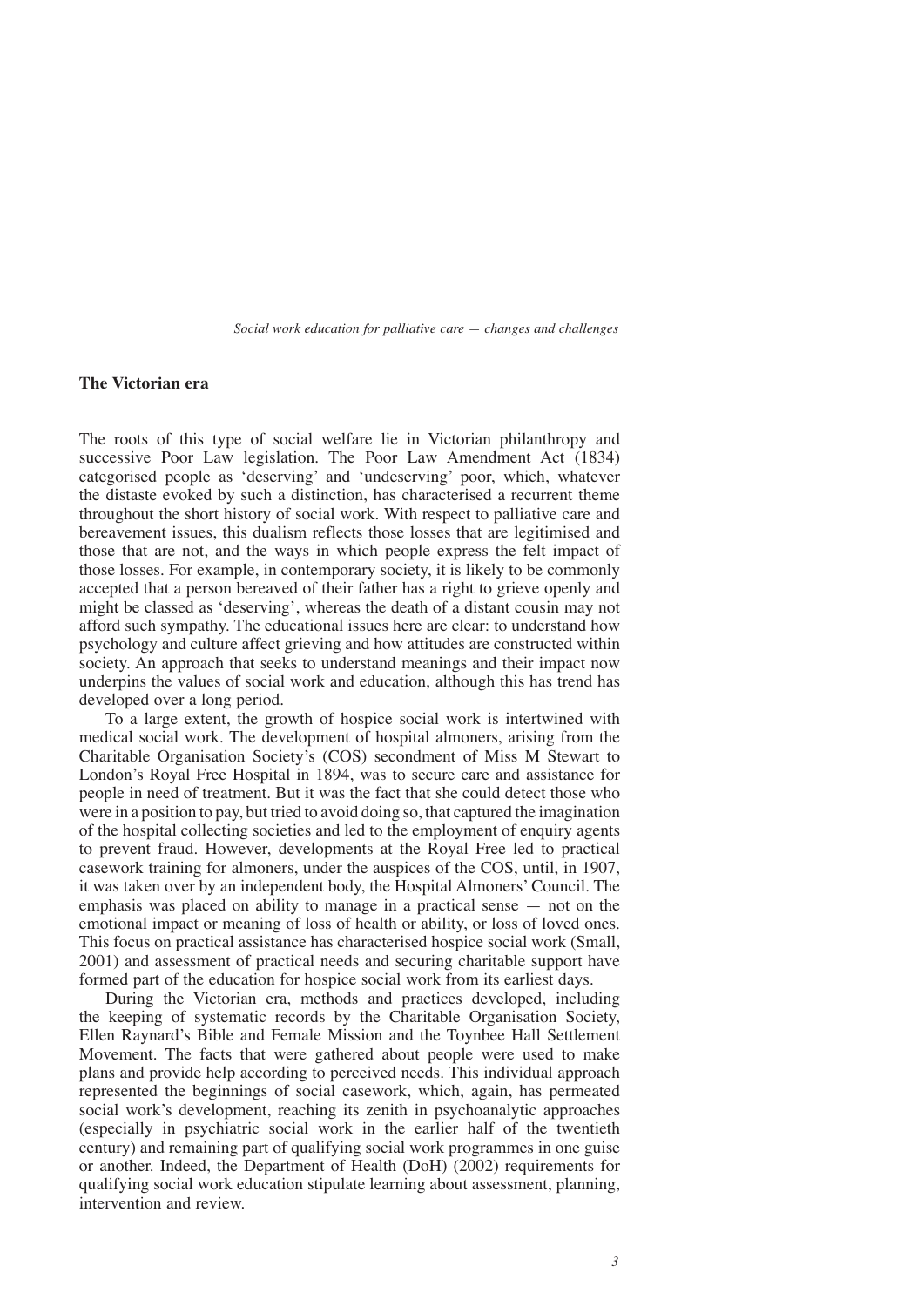# **The twentieth century**

Alongside the religious, moral and philanthropic foundations of social work, there grew, at the turn of the twentieth century, an emphasis on wider social and political factors affecting the welfare and well-being of people. The Settlement Movement and Dr Barnado favoured a group approach to problem-solving and providing assistance at a micro-social level. Beatrice Webb, by contrast, favoured a more radical political response to welfare. She challenged the deterrent effect and stigma of the Poor Law, demanding collective action to achieve minimum conditions in employment and social life. Webb was aided in this by the beginnings of the social survey collected by Charles Booth and Seebohm Rowntree, and a politically reformist approach of government.

The two core emphases of social work education — individual casework ( assessment, case planning and intervention) and a growing sense of political and social justice — were established during the fragmented beginnings of social work in the nineteenth century. Throughout the first half of the twentieth century, however, there was no single, formal, social work education programme. Social work itself was inchoate in structure and underpinned by the conflicting discourses of ʻdeserving/undeserving', casework and radical political action. Some social workers became highly trained, especially psychiatric social workers, but many more remained in voluntary positions in which training and education was minimal (Younghusband, 1981). The gravity of this situation was not ignored and calls for general training mounted (Younghusband, 1951). With the establishment of the Welfare State in 1948, a tripartite system of personal social services — concerning children, physical and mental illness, older and disabled people — was established under local government administration. This system replaced the unwieldy number of independent and Government agencies that provided the range of social services (Sullivan, 1996). This system remained until the early 1970s. But still no unitary system of educating social workers existed.

# **The post-war years**

After the Second World War, a more concerted effort to develop appropriate social work education began, with a call from medical social workers to have at least one university-level course that included a theoretical base in social science, as did existing courses in child care, youth work and family case work. The 1949 Institute of Almoners working party report argued for oneyear casework courses to be developed at university level following a general social science course. This led in 1954 to the establishment of a medical social work course at Edinburgh University, followed by others at the London School of Economics (LSE) and the universities of Southampton and Birmingham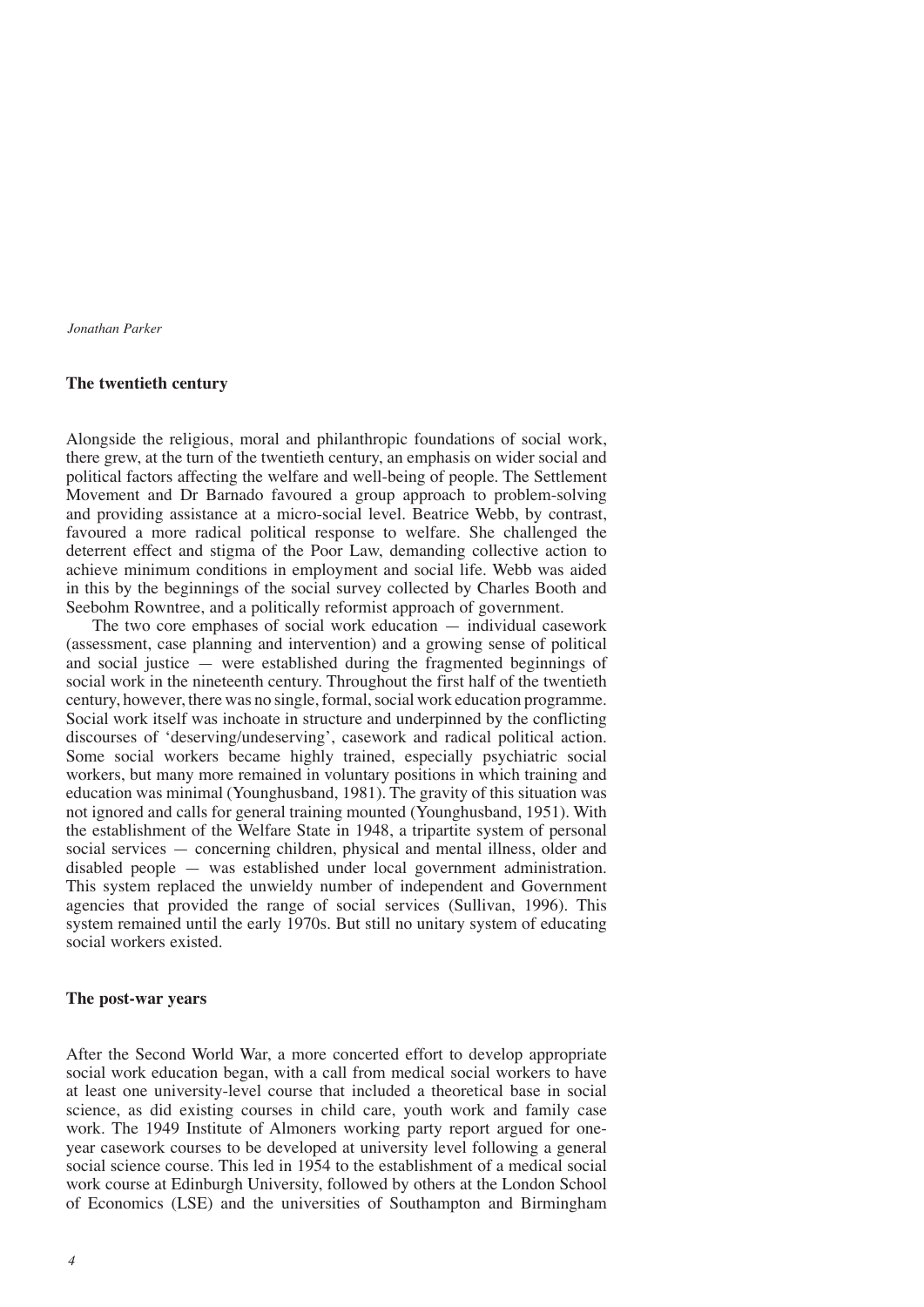(Younghusband, 1978; Pinker, 1997). Towle (1968) called for the inclusion of knowledge and understanding of human behaviour in social work courses. This is central knowledge, alongside the practice approach to funding, finance and care, for social workers working in palliative care settings and, again, comprises a central feature of the requirements for the qualifying degree.

In 1965, the Labour Government established a committee to review local authority social services departments and family services. Whilst the origins of statutory social work had begun with the creation of the welfare state, it is at this point that Adams (1996) claims that modern social work was formally born in England and Wales.

The Seebohm Committee made three recommendations, one of which championed the development of the generic training of social workers and further research into social work practice and welfare. This consolidated the growth in general social work courses that had come to be recognised throughout the 1960s (National Council of Social Service and Women's Employment Federation, 1963), the focus of which was on social science and did not specifically include palliative care, loss, or bereavement work. However, the call for systematic curricula development in social work, and the fact that social workers were expected to work with social and personal difficulties, paved the way to focus on loss in all areas of practice. These recommendations were included in the Local Authority Social Services Act (1970) and generic social services departments were established in 1972.

Seebohm acknowledged that personal problems were often a reflection of wider structural problems in society. As the attitudinal shift took place across departments and agencies providing services, so education shifted its emphasis from personal and family dynamics — casework — to social workers who were capable of carrying out a range of generic tasks; seeing people in their ecological context; and working with the impact of social factors on people's lives. Whether or not the creation of generic social services departments represented Seebohm's intentions accurately (Sullivan, 1996), the social work profession began to train generic as opposed to specialist workers, and this has remained a feature of qualifying social work education since.

#### **Certificate of Qualification in Social Work (CQSW)**

Following the implementation of Seebohm, the professional regulatory body for social work at the time, the Central Council for the Education and Training of Social Workers (CCETSW), introduced the Certificate of Qualification in Social Work (CQSW), which set out the content and methods of a course based on generic principles. The CQSW was recognised as the qualifying award for social workers and was regulated and awarded by the professional body, although taught by a range of higher- and further-education institutions. The CQSW included a multidisciplinary knowledge base, using understanding of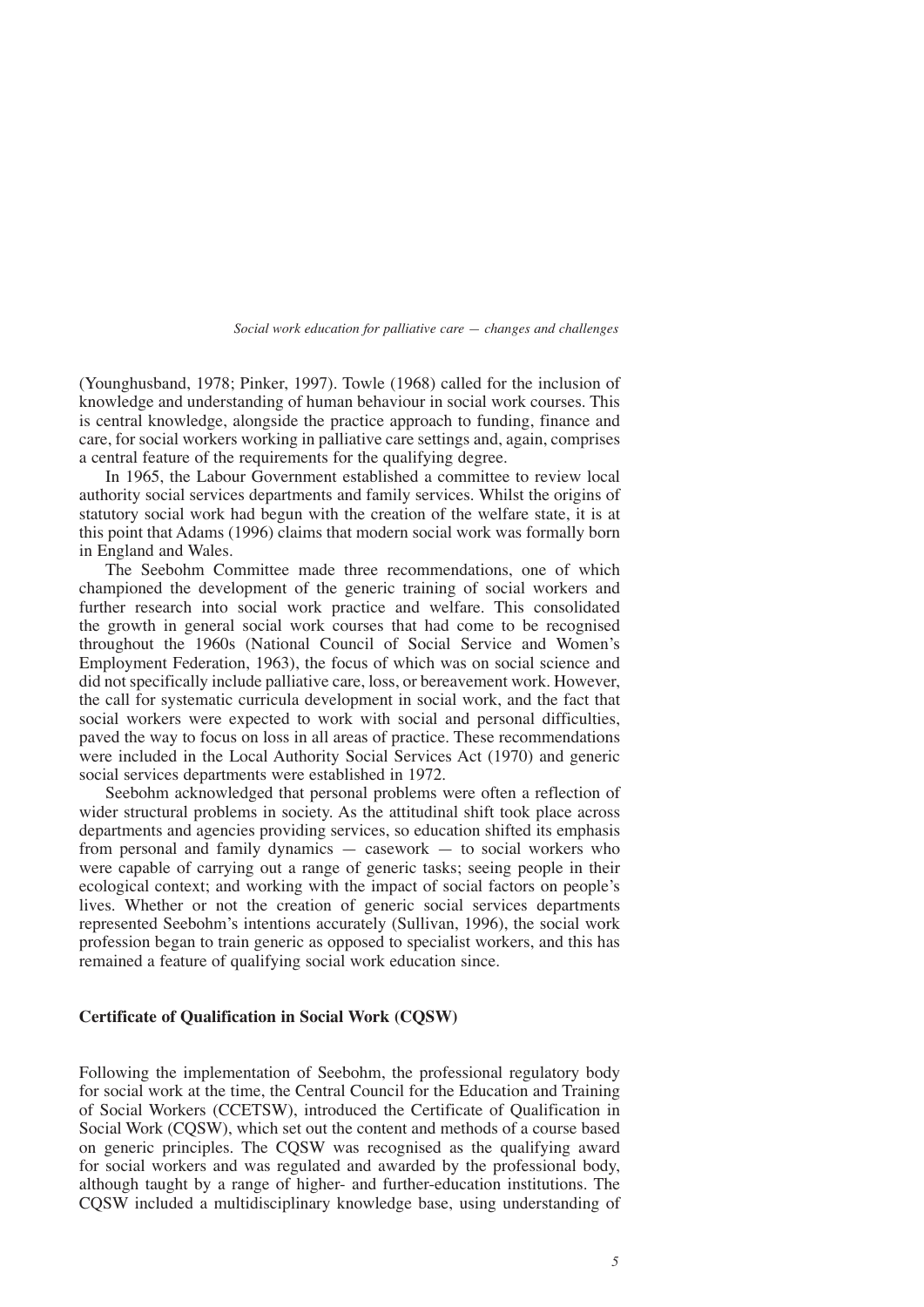human growth and behaviour taken from psychology and medicine, as well as social science (Casson, 1982). Social work developed its particular focus on the interplay of interacting systems and how the actions of one may ripple outwards and back inwards to have many evolving implications for all involved (Goldstein, 1973; Pincus and Minahan, 1973; Specht and Vickery, 1977).

The move to generic education and training meant programmes were not specifically focused on one setting or service user group. But the changing emphasis from the individual to the social helped the understanding of the impact of loss and was beneficial, therefore, to palliative care social work. The locus for action grows from the individual, the patient or service user to include consideration of the wider family, friends and ʻsignificant others' in that individual's life. It also allowed social workers to involve wider professional systems and develop practice that is holistic and collaborative. This is something that remains fundamental to contemporary qualifying education for social workers.

Social work practice was reviewed again in the Barclay Report (1982). The Conservative Government of the day was intent on ʻrolling back the frontiers of the Welfare State' — that is, reducing dependency on State provision and encouraging family, community and voluntary effort. Social work was seen to be about ʻenabling' rather than ʻproviding'. With the development of contemporary community care policy, social workers became enablers and coordinators rather than providers — care managers who were responsible for the design and purchase of packages of care. These proposals gained all-party backing for a wide variety of disparate reasons and the National Health Service and Community Care Act (1990) was fully implemented in 1993. Whilst the report had little direct impact on social work education, the development of enabling and managing skills permeated skills development.

#### **From DipSW to Social Care Councils**

The radical political changes in organisational structure that occurred and the change to a market-dominated purchaser-provider split happened at the same time CCETSW decided to review its training and education. Perhaps this was timely. The Diploma in Social Work (DipSW) was built around a set of rules and competency requirements for the qualification (CCETSW, 1989). Paper 30, as it came to be known, was later revised (CCETSW, 1996). In essence, partnerships between colleges and employing agencies were created to plan course proposals that met the competences and requirements specified for social work education.

Competence in social work education is represented by the integration of knowledge, skills and values. These were reflected in the practice requirements and evidence indicators underpinning the six core competences. Paper 30 continued the generic approach to social work education started with the implementation of Seebohm, but allowed for the development of more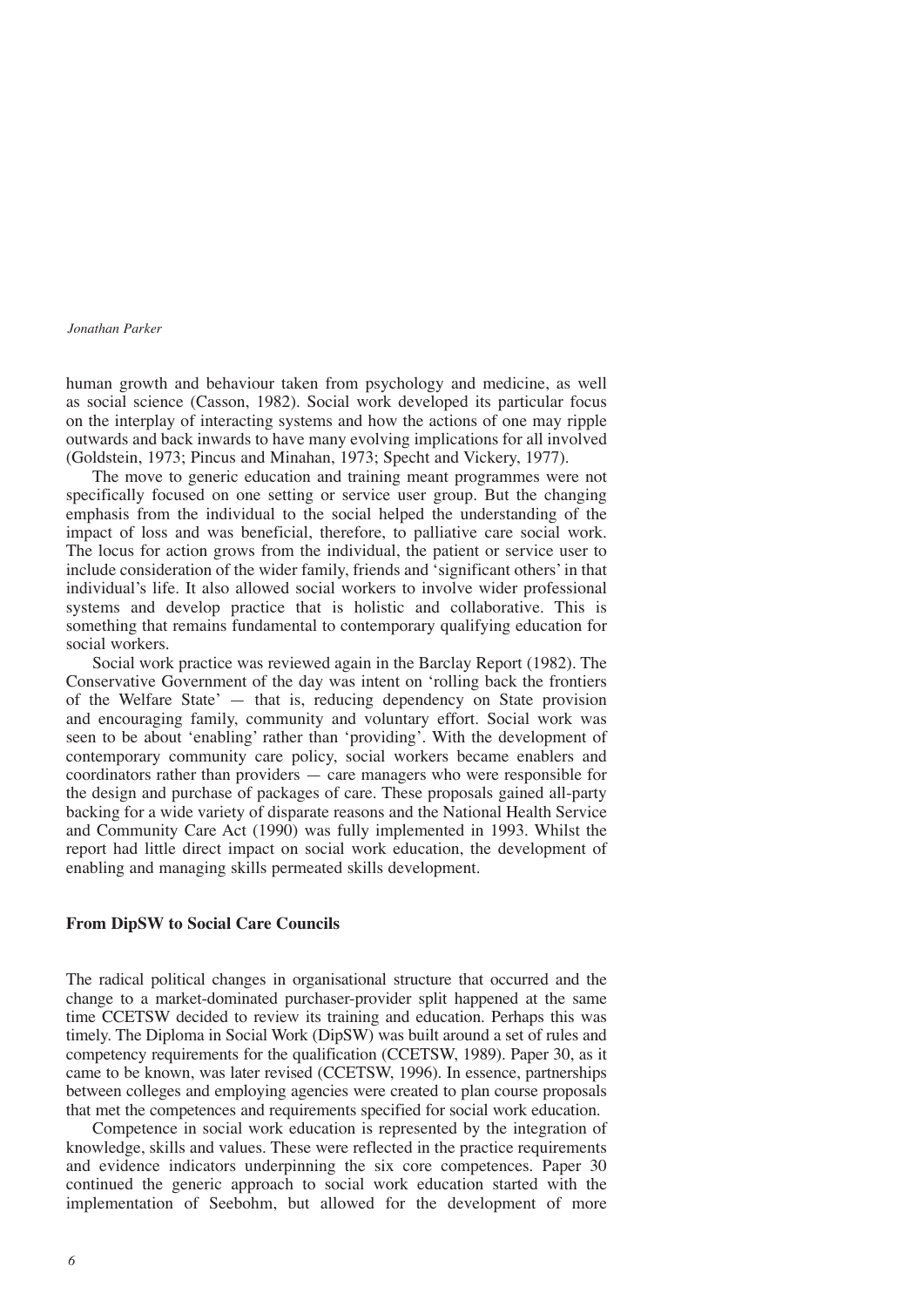specialist teaching, such as palliative care and loss. The knowledge-base for the core competence ʻassess and plan' specifically included studying the:

*social and emotional impact of physical, sensory and learning disabilities, ill health and mental illness in children, adults, families and carers… emotional impact of traumatic events and the range of emotional and psychological reactions to loss, transition and change.*

# (CCETSW, 1996: 21)

It was at this time that specialist modules of study, at a qualifying level, were introduced in greater numbers into social work education. The development of competence in communicating with service users, carers and other professionals; coordination of care and support; provision of information and advice; identification of risks; and promotion of a reflective, self-questioning approach — all were open to a wide range of curricula developments.

The professional body, CCETSW, was replaced in 2002 by the creation of Social Care Councils in each of the four UK countries. At the same time, the education and training of social workers was again reviewed. Training and education for qualified social work practice remains within higher education, but the content and methods of training and education are more determined by the demands of practice and the exigencies of social work employers, and those undertaking the qualification.

# **Contemporary education**

Dissatisfaction with the DipSW, expressed by employers of social workers — and as the profession responded to policy shifts and developments; inquiries into cases that had gone tragically wrong; and the need for some level of consistency across qualifications — led to a fundamental review of the training and education of social workers. The result was to develop a new honours degree in social work as the professional qualification for practice. In England, this was implemented in September 2003. Increased emphasis has been placed on practice learning within the new qualifying degree, and the involvement of service users and carers is central.

Until the foundation of the honours degree course, qualifying education for social workers comprised the two-year diploma awarded by the professional body (now the General Social Care Council), which could be delivered and gained in a range of ways, including undergraduate diploma, undergraduate degree plus diploma, postgraduate diploma, or masters degree level. The diploma represented the qualification and was awarded not by the universities and colleges, but by the professional body.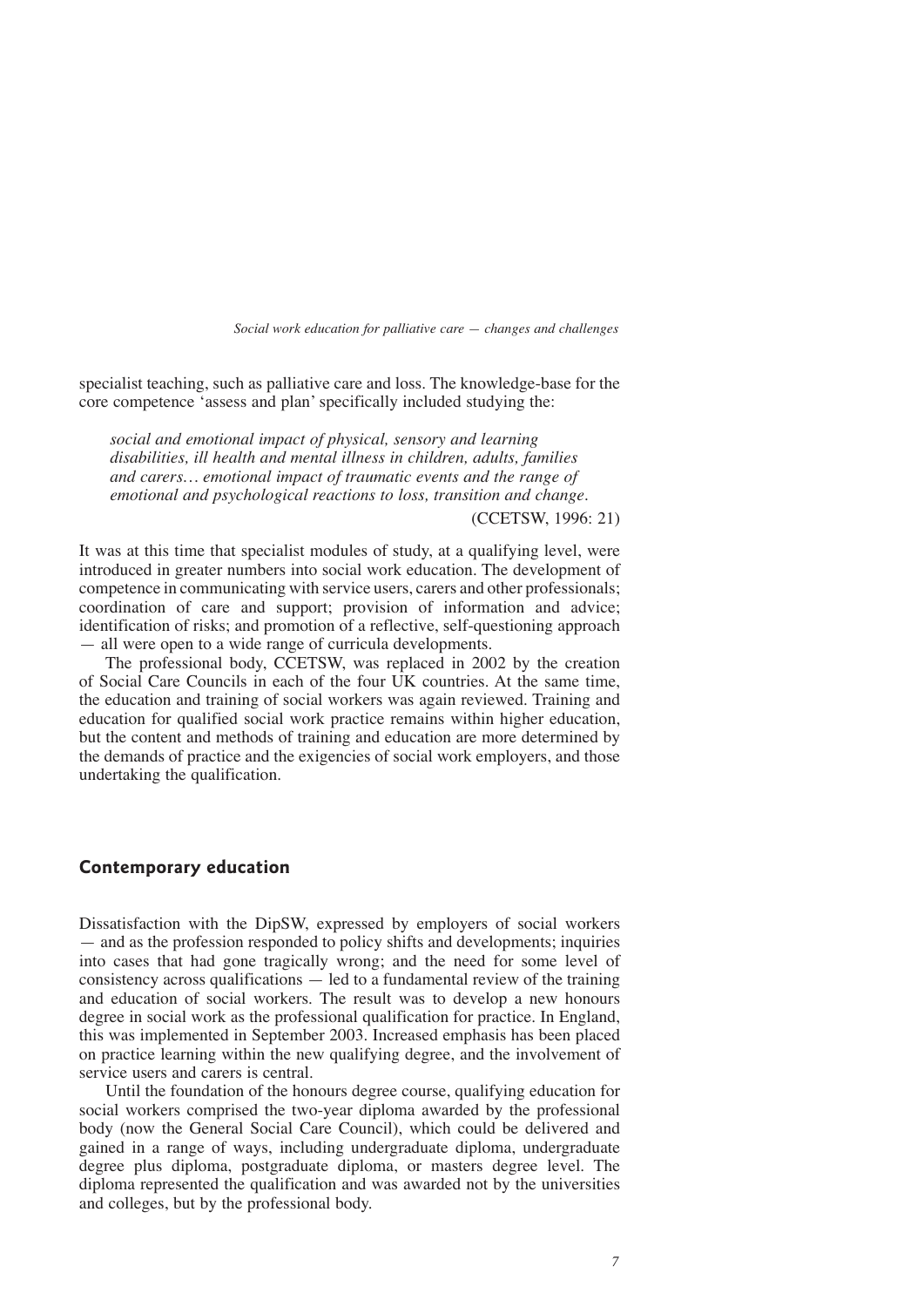From September 2003 in England, the qualifying award for social work focused on an undergraduate degree delivered and awarded by accredited universities and colleges and approved by the GSCC after university validation of the programme. Wales, Scotland and Northern Ireland introduced their new qualifying programmes in 2004. The core principles for these changes concern the commitment to raising standards, harmonising qualifications and emphasising the centrality of practice learning.

# **Degree in social work**

The degree itself is developed individually within universities, with each institution able to promote its own core areas. However, degrees are built around a complex of regulations, benchmarks and standards, underpinned by values and skills development in extended practice learning settings. They still emphasise the development of competence, exemplified by the integration of values, skills and knowledge.

Subject benchmarks, or specific standards, for honours degrees in social work were developed and published in 2000 (QAA, 2000). These remain the benchmarks for the new qualifying degree, but the new qualification in England also demands integration with National Occupational Standards for social workers (Topss, 2002), DoH Requirements (DoH, 2002), and the Code of Practice for Employees produced by the GSCC (2002). There are also further practical matters to be fulfilled by adherence to GSCC requirements for admission, selection, reporting, delivery and management of the degree. *Figure 1.1* shows the degree's core aspects.



# **Figure 1.1: Core aspects of the BA (Hons) degree in social work**

The structure of the degree has implications for learning and teaching related to palliative care. Although, of course, social work students are not being educated to undertake medical or nursing interventions, some question what it is that social workers are being educated to do. Anecdotal evidence suggests that social workers are seen either as offering counselling support or practical assistance related in particular to the completion of welfare-benefit claims.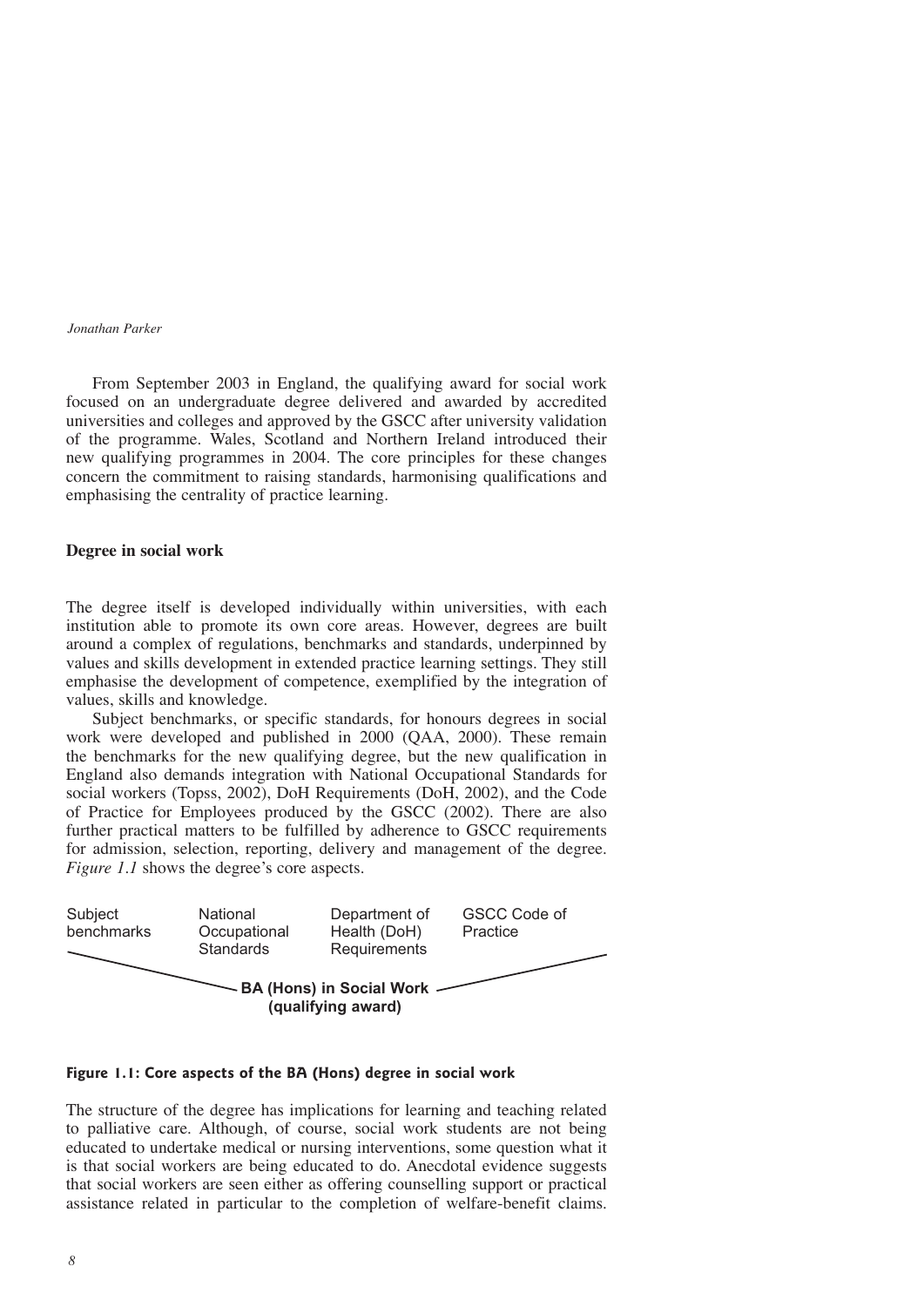Certainly, these activities may comprise a part of the role. There are, however, educative, group and family work, care coordination and management roles taken on by social workers. Often, within the hospice movement, this has been encompassed under the umbrella term of 'psychosocial work' (Sheldon, 1997; Oliviere *et al*, 1998). But although the term may have offered a degree of professional acceptability, it may also have over-emphasised the psychological and intrapersonal (ie. internal-emotional) aspects of the work to the detriment of social and interpersonal (ie. relational) practice. The wider impact that derives from the way society is organised and the ways in which care is delivered, plus the tendency to create particular ways of judging needs, are ignored in this model. Palliative care social work, however, is supported by building on a clear social-science foundation that acknowledges the impact of societal factors on the ways in which loss is perceived and care needs apportioned. Social workers bring a critical perspective that helps balance an over-medicalised approach.

# **Social work or social security?**

People still confuse social services departments and social work with social security. The emphasis on practical assistance in hospice social work (Small, 2001) may have contributed to this confusion. According to Adams (1996), this view reflects the low standing of social work in the minds of the general public. The topic is a difficult one to tackle because of the many conceptions of social work and the lack of consensus on roles, tasks and meaning in social work. Adams (1996: 6) captures this uncertainty well:

*Social work has a rather weak professional identity partly because social workers deal with a large proportion of the less powerful, less influential and low-status members of society; social workers practise in diverse agencies, roles and settings and, unlike lawyers, doctors and engineers, for example, do not draw upon a body of knowledge and expertise agreed and held in common to all in the profession. There are often uncertainties about what course of action would be most productive and there may be no agreement about this among social workers themselves, let alone among other professionals and… the mass media.'*

The confusion is deepened by the professional and educational distinctions between England, Wales, Scotland and Northern Ireland: these countries have different social work systems and, with the development of the social work degree, each UK administration has developed a separate (albeit transferable) education programme.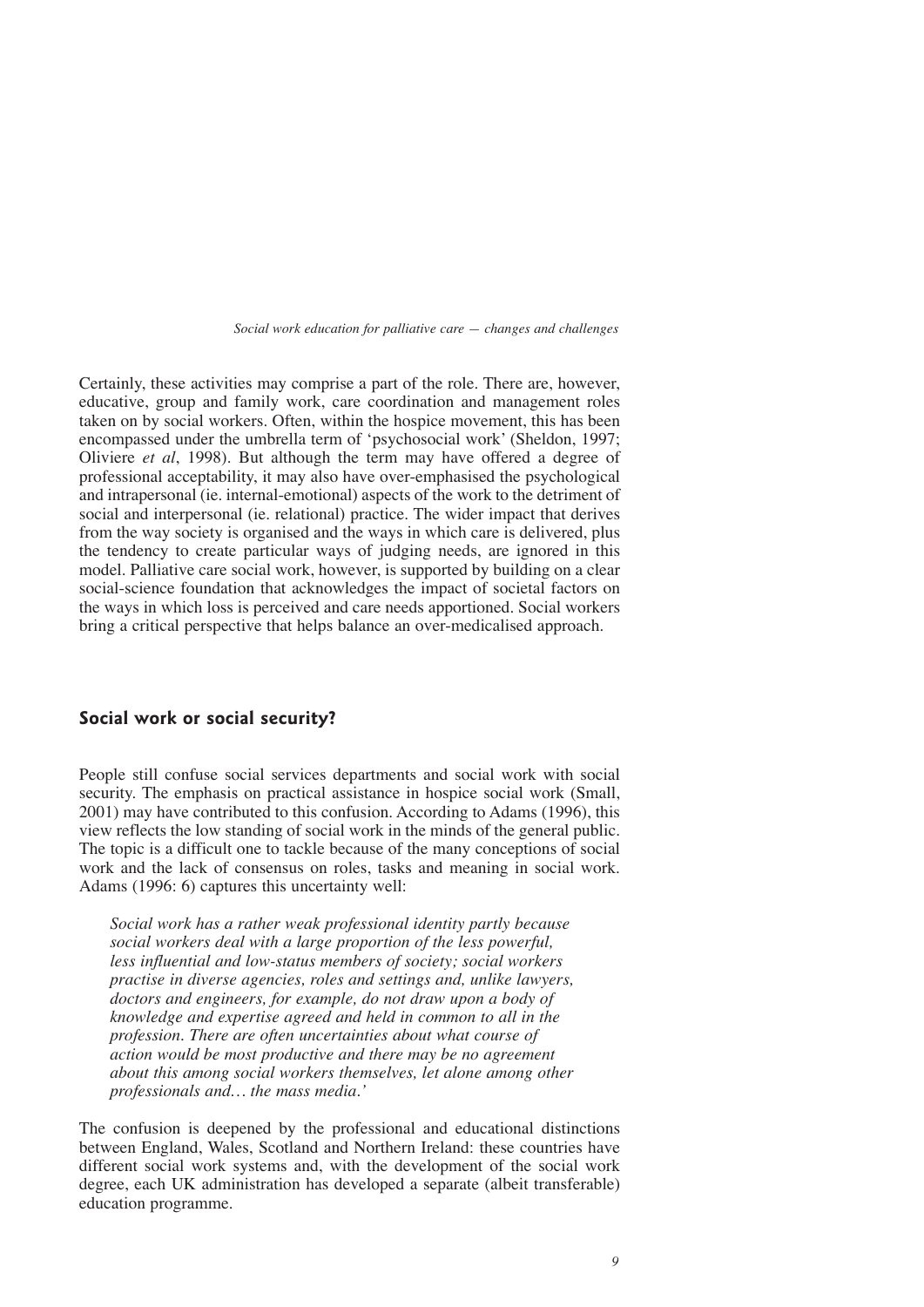It is worth returning to the definition of social work agreed by the IASSW/ IFSW in 2001, which articulates the conjoint activities of intrapersonal and interpersonal work and a commitment to community development and social justice as key to social work in all settings, but which can be developed in palliative care social work in particular.

# **The themes of social work**

*The social work profession promotes social change, problem solving in human relationships, and the empowerment and liberation of people to enhance well-being. Utilising theories of human behaviour and social systems, social work intervenes at the points where people interact with their environments. Principles of human rights and social justice are fundamental to social work.*

# IASSW/IFSW (2001)

Social workers are educated to understand and practise in situations of loss. This is the case when children are separated from their families, and for families that have ʻlost' children as a result of social intervention. Social workers work with people experiencing loss as a result of relationship breakdown, redundancy, loss of housing, loss of health, loss of abilities, and so on.

In relation to palliative care and hospice social work, this network of loss still occurs, although it is the loss associated with declining health, limited life expectancy and bereavement that figure most highly in people's minds. These experiences are not singular in effect, and a range of associated losses may figure highly for each individual or family.

Social work education must address loss, theories of loss, grief and bereavement and ways of working with people experiencing loss. This was highlighted by Keating (2002) with respect to social workers practising with bereaved families in Ireland.

Small (2001) acknowledges the significant contribution that UK social work has made to the development of palliative care services, while bemoaning the paucity of literature. There are over two hundred social workers employed in specialist palliative care settings and many more in hospitals, residential and other community settings that work with people at the end stages of life and quite a number in senior positions. Palliative care is recognised as a specialty, having developed from the work of Cicely Saunders and her promotion of hospice as a movement for person-centred care. However, there are still relatively few qualifying programmes that include an overt and significant emphasis on loss and bereavement. These issues are dealt with in the context in which the losses are experienced. This is helpful, but there is room for the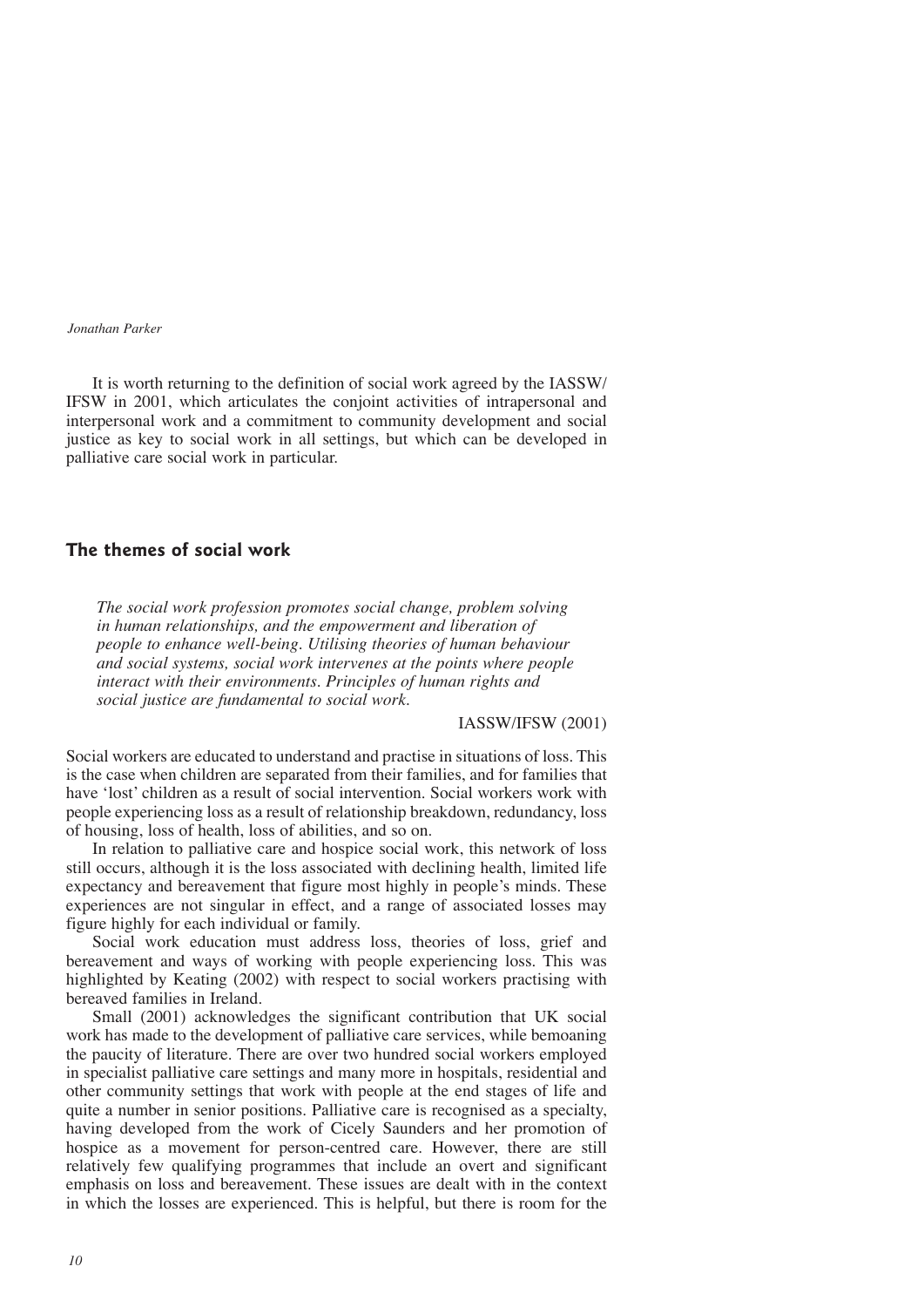development of a more particular focus.

Social work literature dealing with issues of loss, death and dying was sporadically published during the 1940s, 1950s and 1960s (see Clark, 1998). Since 1977, according to Small (2001), a number of themes emerge:

- social work has always been concerned with responding to loss
- social work brings a whole system view, placing the individual in his or her wider ecological context
- social work in palliative care is concerned to deal with the practical as well as emotional, although Lloyd (1997) does suggest that emphasis on the practical must not detract from listening and providing emotional support.

The role of social workers as coordinators and educators, together with their experience of working with volunteers and their knowledge of loss and bereavement, represent important strengths to bring to the palliative care team. The literature also indicates an important role in providing support to the wider multidisciplinary team. Smith (1982) examines the special role social workers have in assisting service users to ʻmake meaning' from bereavement experiences. Oliviere *et al* (1998) emphasise the focus on the whole person and psychosocial issues. Small (2001: 969) states:

*There has been a continuing wish to firmly identify the social work role within palliative care and to argue that it is a role consistent with the overall functions and philosophy of social work… Social work, as undertaken within the palliative care team, has looked to the emerging practice and the established principles of hospice and palliative care. It has less often reflected the strains and achievements of the broader social work community. The values of social work and palliative care are linked.*

In working in palliative care settings, there is a further need to develop a wide professional and interprofessional literacy. Social workers do not work in a vacuum, and if they are to play a full part in palliative care settings, they need an understanding of hospice, health and social care service delivery; social and health care policies with people who are dying or have a life-threatening illness; and an understanding, at theoretical and practical levels, of the roles and tasks associated with other professions working within that context. Continuing professional development and education is warranted here.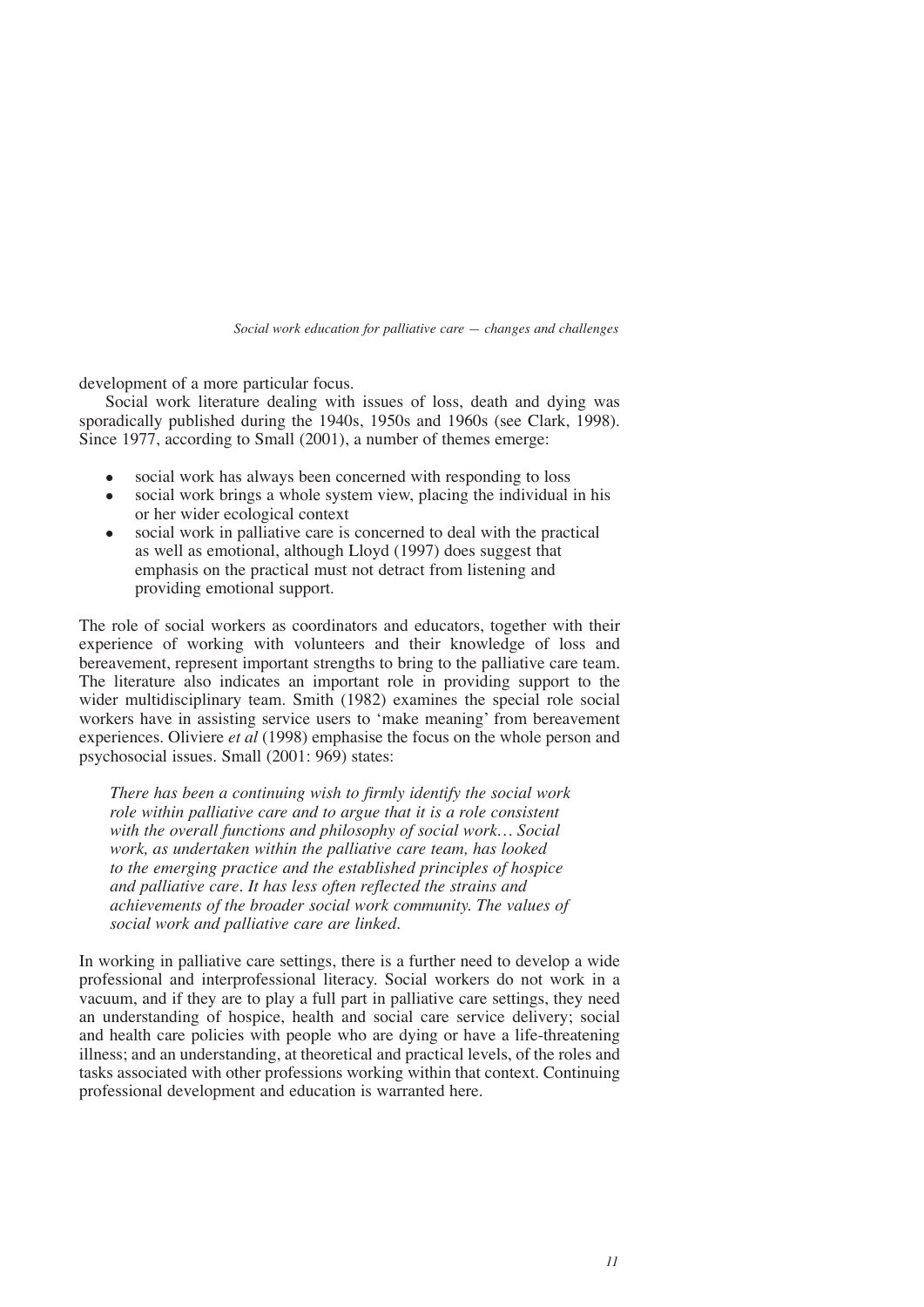### **Education programmes**

There is a great deal of emphasis on education for palliative care: often, it is non-qualifying and/or health professional-focused, such as the Scottish Partnership for Palliative Care (SPPC; www.palliativecarescotland.org.uk) and Douglas' (2002) in-house work on bereavement education for nurses or support staff (Brown, Burns and Flynn, 2003). Nurse education for palliative care is innovative and well-supported. For instance, van Boxel *et al* (2003) report a study into the effectiveness of face-to-face and video-conferenced teaching delivery to community nurses. The study found that both were equally effective in promoting learning, thereby opening up possibilities for reaching a greater number of professionals. Kenny (2003) uses thinking games to encourage critical and reflective practice in nurses in palliative care.

Palliative education is also developing within medical education, showing an increasing emphasis within the curriculum on symptom relief, attitudes to death and dying, and sometimes using the dying patient as instructor (Field and Wee, 2002). The usefulness of such programmes is not in doubt (Ferrell and Borneman, 2002), but many also recognise that improvements in palliative care education for health professionals are needed (Reb, 2003; Piller, 2001).

# **Post-qualifying programmes**

There are an increasing number of post-qualifying programmes that are offered on a multiprofessional basis. There is also a growing emphasis on undergraduate interprofessional teaching (Wee *et al*, 2001; Weinstein, 2002), although there is a lack so far of rigorous evaluation of learning in these innovations (Barr, 2002). The value of interprofessional learning and the ability to deal with distressing situations by undergraduate students is clear, as is the importance and potential catharsis for carers contributing to these programmes (Turner *et al*, 2000; Turner, 2001; Latimer *et al*, 1999).

This is an important factor, as it is now imperative for social work students to learn about collaborative ways of practising, and interprofessional education is seen as fundamental in health and social care. The DoH (2002) consider working together across professions to be a requirement of qualifying programmes. Palliative care and hospice social work and issues provide a useful focus to develop such understanding. This is especially the case in developing practice learning opportunities for social work students.

The inclusion of palliative care as a core uniprofessional feature of qualifying programmes has been minimal. The degree offers a chance to rectify this, although programme planners may be put off from doing so because of the tight timescales set for delivery of an intensive programme and the increased demands for practice learning. Opportunities involved in